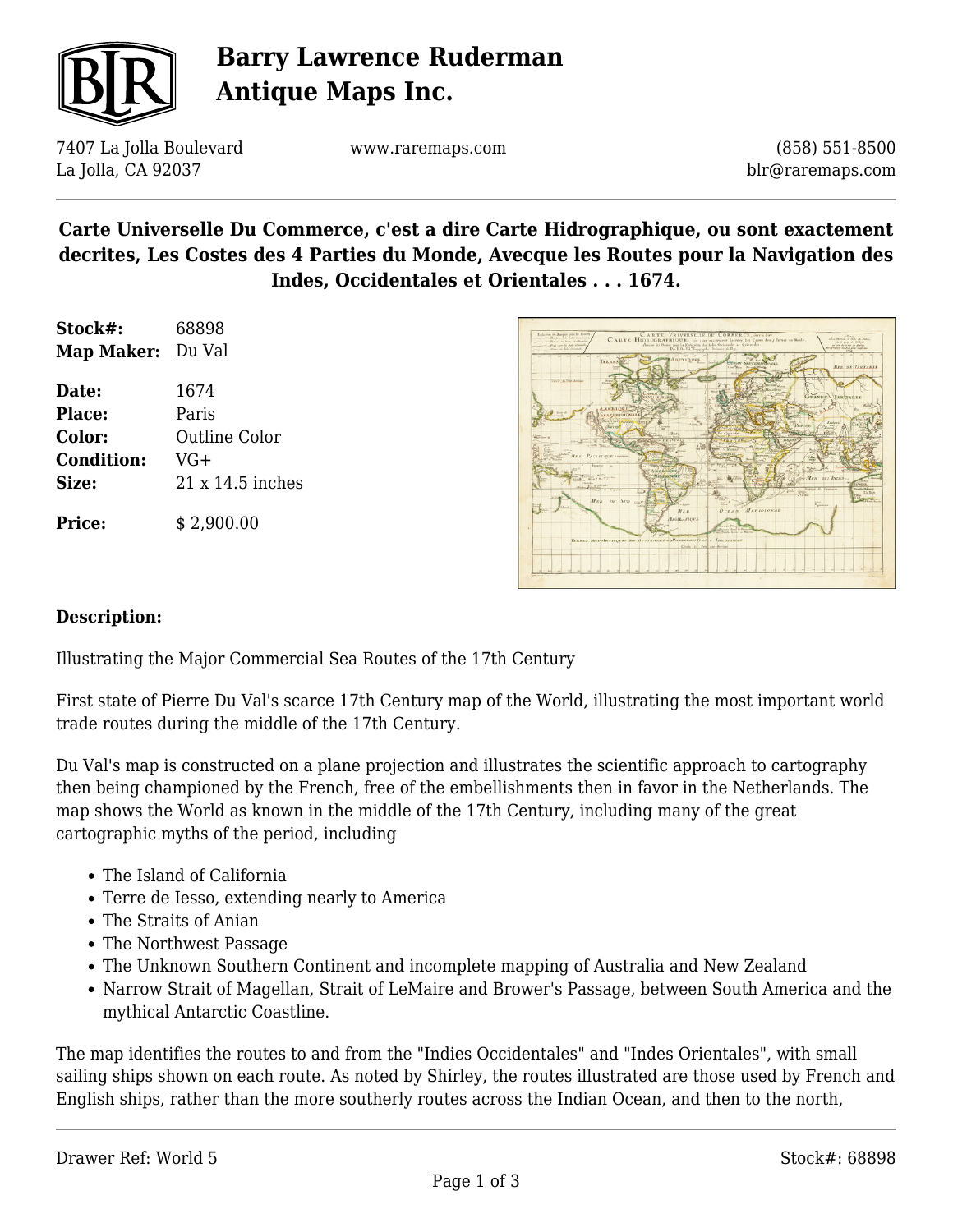

# **Barry Lawrence Ruderman Antique Maps Inc.**

7407 La Jolla Boulevard La Jolla, CA 92037

www.raremaps.com

(858) 551-8500 blr@raremaps.com

### **Carte Universelle Du Commerce, c'est a dire Carte Hidrographique, ou sont exactement decrites, Les Costes des 4 Parties du Monde, Avecque les Routes pour la Navigation des Indes, Occidentales et Orientales . . . 1674.**

preferred by the Dutch.

Du Val's map is perhaps most noteworthy for its fascinating depiction of "Terres Ant-Arctiques dites Australes et Magellaniques et Inconnues" retaining much of the mythical information that was more common on 16th Century maps, including places popularized by Marco Polo, such as the Kingdoms of Psitac (short for Psitacorum, the Land of Parrots), Beach, Lucac and Maletur (the Kingdom of Malaiur or Malays, which was placed by Marco Polo at the Southeast end of the Malay Peninsula).

Marked on the outlines of New Holland are the names of the coasts discovered by the Dutch. Du Val was at the time one of the proponents of a pre-1606 discovery of Australia by the French. On one of his other world maps of the period, he adds the following annotation on the incomplete Australian Continent: "ou l'an 1504 aborda Ie nomme GonneviIle qui en ramen a en Normandie Essonier [sic], fils du Roy d'Arosca' (where in the year 1504 landed Gonneville who brought back from there Essonier, son of King Arosca). While not specifically mentioned Gonneville, Du Val's map seems to have been influenced by the then current story of the French discoveries in the Southern Hemisphere by an explorer named Gonneville in 1504. The French explorer Captain Binot Paulmyer de Gonneville claimed to have discovered the southern continent in 1504. As noted by Howard Fry in *Alexander Dalrymple and the Expansion of British Trade*,

*Gonneville had left Normandy in command of the Espoir in 1503, and after visiting the Canaries and Cape Verde, he had apparently crossed the Equator on a south-southwesterly heading, until he had been driven off course by a violent gale when in the latitude of the Cape of Good Hope. In January, 1504, he had then sighted land, where for the following six months he and his crew had lived on friendly terms with the natives, one of whom accompanied them on their return voyage. This was Esomeric, the son of a local ruler. Back in the English Channel, the Frenchmen had been attacked by an English pirate, and had lost their ship and papers. Many of the crew, however, survived, including Esomeric, and in an effort to get redress from the English, Gonneville made a statement to the naval authorities, an authenticated copy of which survived. The memory of this voyage remained alive, but the document gave no clue as to where this discovery was to be placed, and later interpretations were to include South America, Madagascar and even Australasia, to the south of the Moluccas.*

Du Val was then serving as Royal Geographer to the King of France and his maps were of great commercial and geopolitical importance.